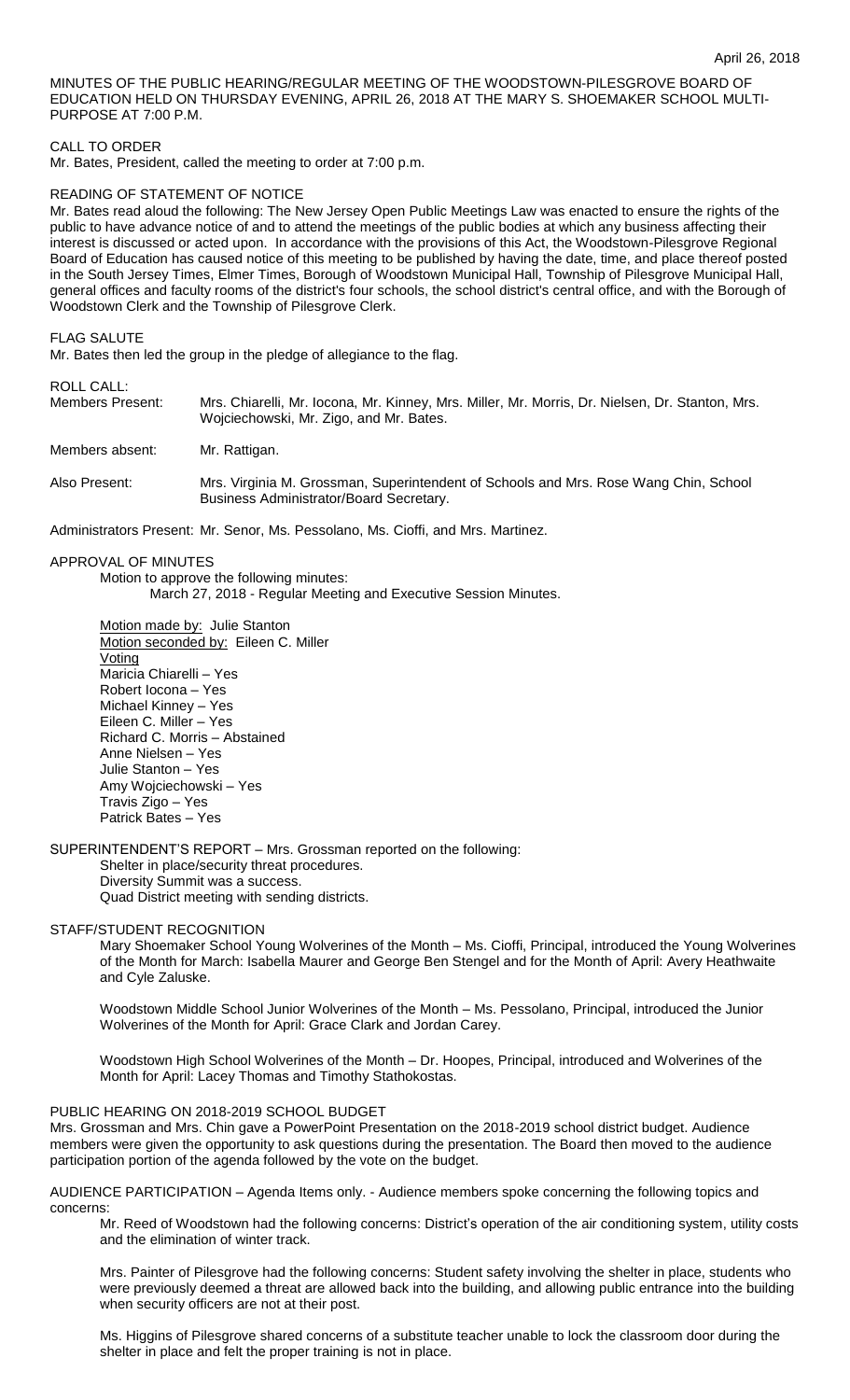Mr. Monahon of Woodstown is dissatisfied with the elimination of the winter track program. Inquiries were made concerning fund raising initiatives to support and reinstate the program.

Mr. Pratt of Elmer inquired about the details of the shelter in place.

Mrs. Pennel inquired about the following items: Community garden, fire doors, special education layoffs, and Mr. Senor's salary. She also and indicated that fund raising efforts would be possible through CARE to reinstate winter track and suggested a meeting with parents.

Upon completion of audience participation, Mr. Bates thanked the audience participants and directed the Board to the budget motion.

Motion to approve the 2018-2019 school district budget as follows:

BE IT RESOLVED that the Board of Education adopt by roll call vote the 2018-2019 school district budget as follows: (see page \_\_\_)

|                          | <b>Budget</b> | <b>Local Tax Levy</b> |
|--------------------------|---------------|-----------------------|
| <b>General Fund</b>      | \$22,865,703  | \$11,030,702          |
| Special Revenue Fund     | \$536,798     | \$0                   |
| Debt Service Fund        | \$1,531,802   | \$1,424,480           |
| <b>Total Base Budget</b> | \$24,934,303  | \$12,455,182          |

AND WHEREAS, N.J.A.C. 6A:23B-1.2(b) provides that the Board of Education shall establish in the annual school budget a maximum expenditure amount that may be allotted for such travel and expense reimbursement for the 2018-2019 school year.

NOW THEREFORE BE IT RESOLVED that the Woodstown-Pilesgrove Regional School District Board of Education hereby establishes the school district travel maximum for the 2018-2019 school year at the sum of \$85,000.

BE IT FURTHER RESOLVED that the School Business Administrator shall track and record these costs to insure that the maximum amount is not exceeded.

Motion made by: Travis Zigo Motion seconded by: Amy Wojciechowski Voting Maricia Chiarelli – Yes Robert Iocona – Yes Michael Kinney – Yes Eileen C. Miller – Yes Richard C. Morris – Yes Anne Nielsen – Yes Julie Stanton – Yes Amy Wojciechowski – Yes Travis Zigo – Yes Patrick Bates – Yes

INSTRUCTIONAL COMMITTEE REPORT AND RECOMMENDATIONS – Ms. Amy Wojciechowski, Chairperson. Motion to approve the following District and High School items:

Approval to move the "Giving Gardens" from the WR ECLC to behind the baseball fields.

2018-2019 Salem County School District Homeless Student Agreement. (NOTE: This is an agreement between the districts so tuition will not be charged/requested for a student who is homeless, except special education students)

Field Experience

Madison Schille from Rowan University for Clinical Practice in Music with Kahlil Gunther from 9/5/18 through 10/25/18 and 3/18/19 through 5/10/19.

High School April 2018 field trip list. (see page \_

Updated District Fundraising list for the 2017-2018 school year. (see page \_\_\_)

2018-2019 School Calendar. (see page \_\_\_)

Motion made by: Amy Wojciechowski Motion seconded by: Eileen C. Miller Voting Maricia Chiarelli – Yes Robert Iocona – Yes Michael Kinney – Abstained on the High School April 2018 field trip "Odyssey of the Mind, Iowa trip only. Eileen C. Miller – Yes Richard C. Morris – Yes Anne Nielsen – Yes Julie Stanton – Yes Amy Wojciechowski – Abstained on the High School April 2018 field trip "Odyssey of the Mind, Iowa trip only. Travis Zigo – Yes Patrick Bates – Abstained on the High School April 2018 field trip "Odyssey of the Mind, Iowa trip only.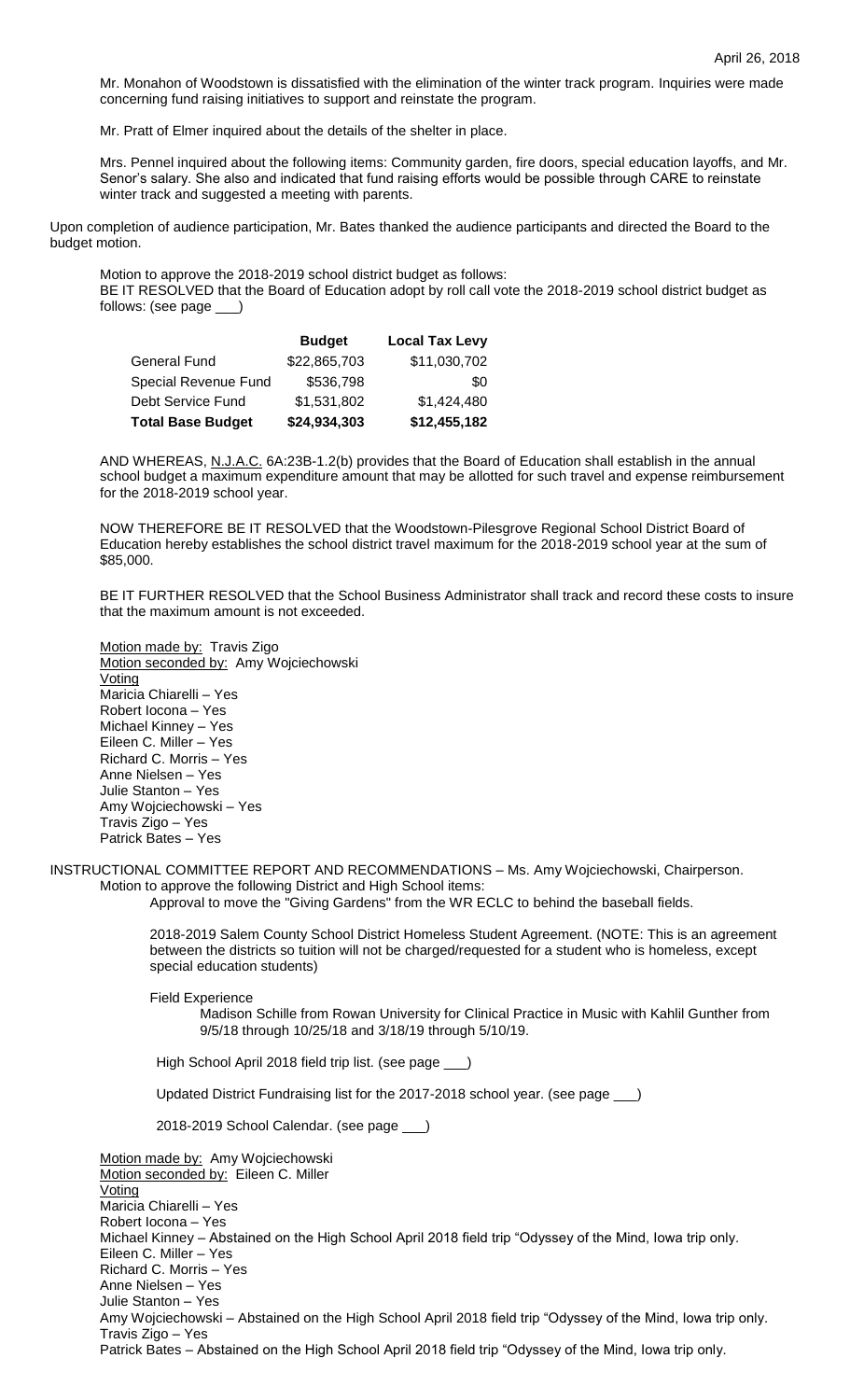Motion to approve the following Middle School, Shoemaker School, and Early Childhood Learning Center items (voting not applicable to sending district representatives):

Approval of the Harassment, Intimidation and Bullying report dated 3/12/2018 - 4/11/2018 and to provide notification letters as required to the parents/guardians advising that this information has been provided to the Board of Education.

Professional Development - Stephanie Silver to attend the Annual Anti-Bullying and School Safety Conference from 5/23/2018 - 5/24/2018. Total cost not to exceed \$260 (funding provided from Guidance).

Field Experience

Aidan Quinn from Rowan University for Clinical Practice in Art at the Mary Shoemaker Elementary School with Susan Chapman-Kankowski from 9/4/2018 through 10/25/2018 and 3/18/2019 through 5/10/2019.

Michelle Watson from Wilmington University for Clinical Practice in Special Education and Mathematics at the Middle School with Gary Lowden from 9/4/2018 through 12/2018.

Home Instruction

Student ID# 1475201921 for home instruction from 4/4/2018 to approximately 4/25/2018. Student ID# 4713646152 for home instruction for the remainder of the 2017-2018 school year.

Field Trips

Shoemaker April field trip list. (see page Middle School April field trip list. (see page \_

Motion made by: Amy Wojciechowski Motion seconded by: Eileen C. Miller Voting Maricia Chiarelli – Yes Robert Iocona – Yes Eileen C. Miller – Yes Anne Nielsen – Yes Julie Stanton – Yes Amy Wojciechowski – Yes Travis Zigo – Yes Patrick Bates – Yes

Motion to approve the following:

Approval and adoption of the following policies for second reading: Policy 6171.5 - Independent Educational Evaluations. Procedure 6171.5 - Independent Educational Evaluations Fee Schedule.

Contract with Strauss Esmay and Associates to provide Policy and Regulations for the 2018-2019 school year. Cost for set-up and the ELAN*Online* access is \$10,000.

Motion made by: Amy Wojciechowski Motion seconded by: Eileen C. Miller Voting Maricia Chiarelli – Yes Robert Iocona – Yes Michael Kinney – Yes Eileen C. Miller – Yes Richard C. Morris – Yes Anne Nielsen – Yes Julie Stanton – Yes Amy Wojciechowski – Yes Travis Zigo – Yes Patrick Bates – Yes

ADMINISTRATION COMMITTEE REPORT AND RECOMMENDATIONS – Mr. Robert Iocona, Chairperson. Motion to approve the following District and High School items as recommended by the Superintendent: New Staff (*All staff are approved pending criminal history and/or certification)*

Stephanie Smart to work three (3) days per week as an Occupational Therapist, effective May 1, 2018 at MA Step 1 (\$53,885) prorated. NOTE: Ms. Smart was approved at the March BOE meeting but will not be a full time employee - she is only available three (3) days per week. Her salary will be pro-rated accordingly.

Richard Senor as the Woodstown High School Principal effective 7/1/2018. Salary - \$115,000.

Maternity leave of absence for Jennifer McBride, School Psychologist, from 9/4/2018 to approximately 12/10/2018.

Payment to the following staff for participating in a one hour Math Network Meeting at \$32.00 per hour: Donald Dunner Joanne Gloway Chris Bialecki Karma Stark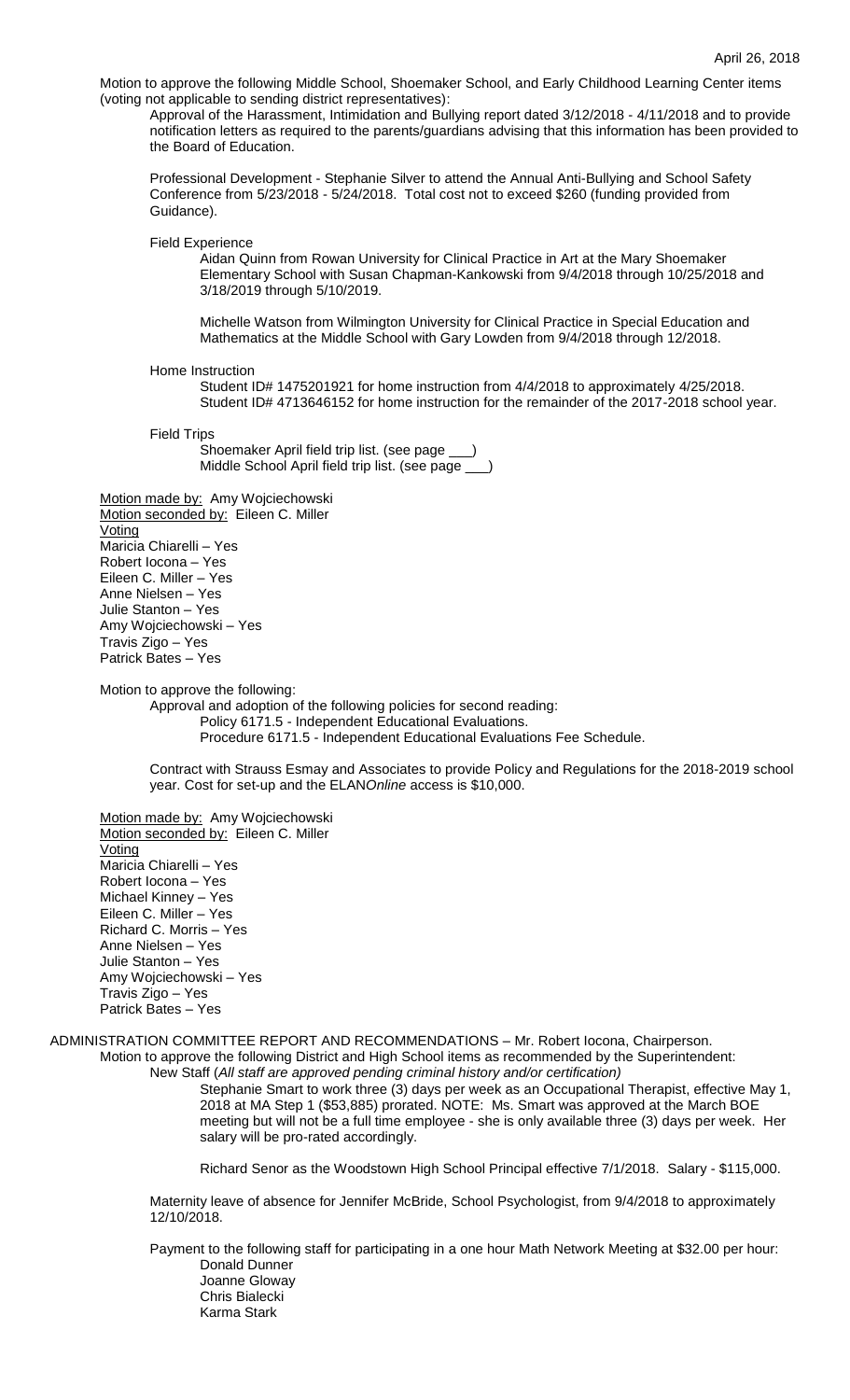Payment to the following staff for participating in a one hour ELA Network Meeting at \$32.00 per hour: Mike Maxwell Brandy Ragan

Carol Kenvin

Payment to the following staff for participating in a one hour ELA Network Meeting at \$15.00 per hour: Marianne Wurmbach

Katie Nicotra for softball support for student NJSmart #6207902789 from 3/6/2018 to 6/1/2018 at \$32 per hour.

Approval of substitute teachers as follows:

Carol Fantana Emily Walls Erica Lucchesi

High school volunteer list for April. (see page \_\_\_)

Reappointments for the following high school staff for the 2018-2018 school year: (see page \_\_\_) Certificated staff Clerical Board Office, Technology Maintenance, Custodians and Buildings and Grounds **Administrators** 

Motion made by: Robert locona Motion seconded by: Anne Nielsen Voting Maricia Chiarelli – No to the salary presented for Richard Senor, High School Principal. Robert Iocona – No to the salary presented for Richard Senor, High School Principal. Michael Kinney – Yes Eileen C. Miller – Yes Richard C. Morris – Yes Anne Nielsen – Yes Julie Stanton – Yes Amy Wojciechowski – Yes Travis Zigo – Yes Patrick Bates – Yes

Motion to approve the following Middle School, Shoemaker School, and Early Childhood Learning Center items as recommended by the Superintendent (voting not applicable to sending district representatives): Accept the retirement, with regrets, of Kenneth Coles, elementary teacher effective 7/1/2018.

Maternity leave of absence for Elizabeth DiRusso from 9/4/2018 through approximately 1/22/2019.

Volunteer lists as follows: WR ECLC Volunteer list for April 2018. (see page \_\_\_) Shoemaker Volunteer list for April 2018. (see page Middle School Volunteer list for April 2018. (see page \_\_\_)

Staff Reappointments of non-high school staff for the 2018-2019 school year as follows:(see page \_\_\_) Certificated Staff

Cafeteria, Lunchroom Aides

Motion made by: Robert Iocona Motion seconded by: Eileen C. Miller Voting Maricia Chiarelli – Yes Robert Iocona – Yes Eileen C. Miller – Yes Anne Nielsen – Yes Julie Stanton – Yes Amy Wojciechowski – Yes Travis Zigo – Yes Patrick Bates – Yes

OPERATIONS COMMITTEE REPORT AND RECOMMENDATIONS -- Mr. Travis Zigo, Chairperson.

Motion to approve the following financial reports: (see Board Minutes Financial Back-up Binder for details). Pursuant to N.J.A.C. 6A:23A-16.10 (c)3, I certify that as of March 31, 2018, no budgetary line item account has obligations and payments (contractual orders) which in total exceed the amount appropriated by the Woodstown-Pilesgrove Regional Board of Education pursuant to N.J.S.A. 18A:22-8.1 and N.J.S.A. 18A:22-8.2 and no budgetary line item account has been over-expended in violation of N.J.A.C. 6:23- 16.10 (a)1.

Board Secretary Date

The March 31, 2018, final Report of the Treasurer of School Funds for the 2017-2018 school year is in agreement with the March 31, 2018, final Report of the Board Secretary, pending audit.

\_\_\_\_\_\_\_\_\_\_\_\_\_\_\_\_\_\_\_\_\_\_\_\_\_\_\_\_\_ \_\_\_\_\_\_\_\_\_\_\_\_\_\_\_\_\_\_\_\_\_\_\_\_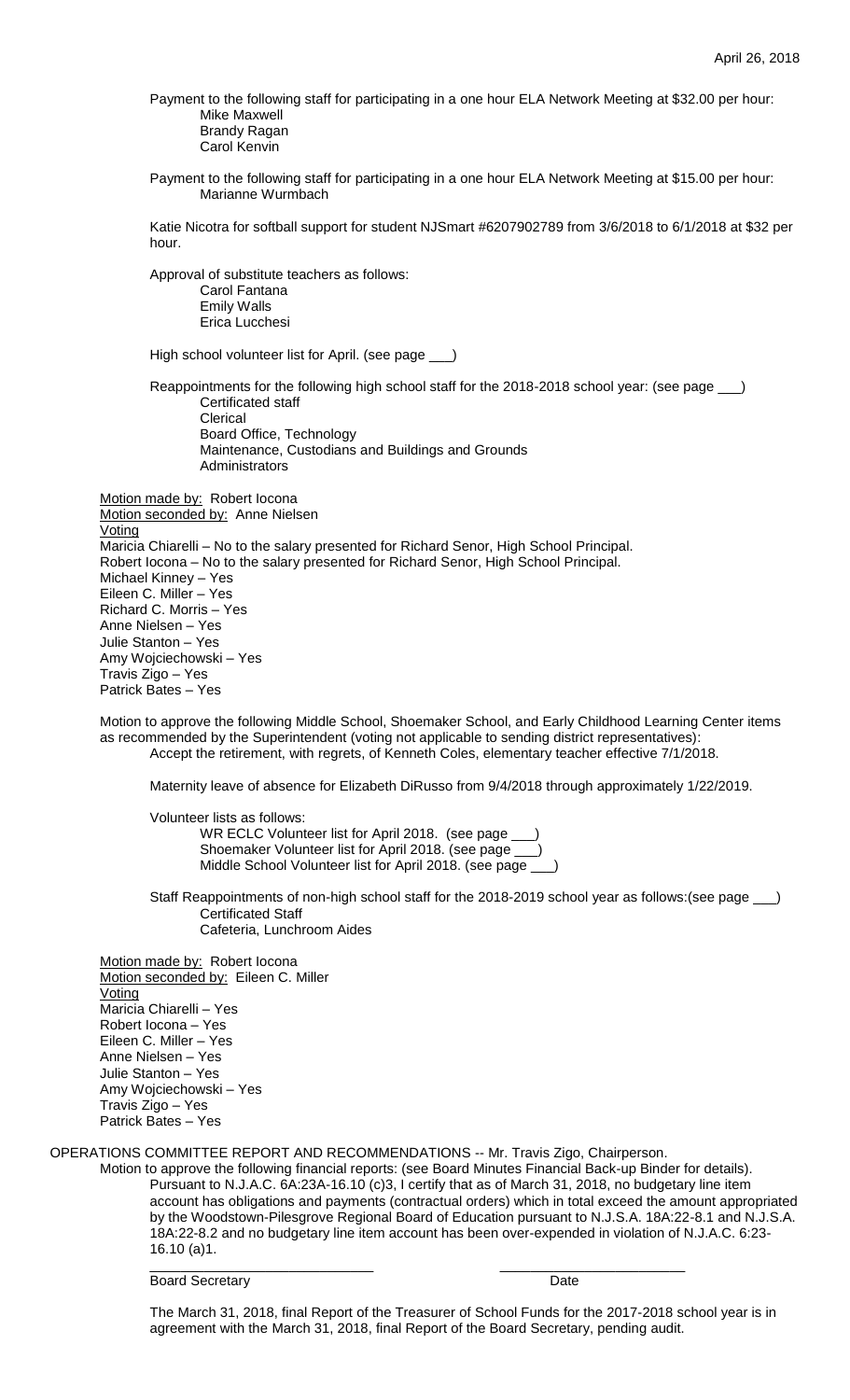Pursuant to N.J.A.C. 6A:23A-16.10(c)4, that the Woodstown-Pilesgrove Regional Board of Education certifies that as of March 31, 2018, and after review of the Secretary's Monthly Financial Report and the Treasurer's Monthly Financial Report and upon consultation with the appropriate district officials, to the best of the Board's knowledge, no major account or fund has been over-expended in violation of N.J.A.C. 6A:23A-16.10(a)1 and that sufficient funds are available to meet the district's financial obligations for the remainder of the fiscal year.

EFT's for March 2018, additional hand check payments for March 2018, and payment list for the month of April 2018.

Transfer of funds as previously approved by the Superintendent pursuant to 18A:22-8.1 for the month of March 2018.

Additional financial reports as follows:

Student Activities and Athletics for the month of March 2018. Scholarships for the month of March 2018. Odyssey of the Mind for the month of March 2018. Cafeteria for the month of March 2018. Woodstown Community School for the month of March 2018.

Motion made by: Travis Zigo Motion seconded by: Maricia Chiarelli Voting Maricia Chiarelli – Yes Robert Iocona – Yes Michael Kinney – Yes Eileen C. Miller – Yes Richard C. Morris – Yes Anne Nielsen – Yes Julie Stanton – Yes Amy Wojciechowski – Yes Travis Zigo – Yes Patrick Bates – Yes

Motion to approve the following District and High School items:

Change order increase in the amount of \$4,164.06 for Jersey Architectural Door and Supply, Inc. for the Woodstown High/Middle School Stair Tower Door Replacement project.

Salem County Special Services School District Itinerant/Shared Services Agreement for the 2018-2019 school year.

Salem County Vocational Technical School Tuition Contract for the 2018-2019 school year in the amount of \$196,350.00.

Contract with Xtel Communications, Inc. to migrate all existing phones and transfer POTS lines to their platform. Monthly cost is \$4,028.40; one-time cost is \$972.00. (Note: Xtel will replace services currently provided by Comcast. Full transition to Xtel services will occur 7/1/18. Initiative is district-wide. Xtel pricing is per Bid# RFP MRESC "Middlesex Regional Educational Services Commission" 15/16-36 ACT Hosted Phone Service. Costs are subject to e-rate benefits.)

Contract with Salem County Special Services School District to participate in the Salem County Cooperative Transportation program for the 2018-2019 school year.

Motion made by: Travis Zigo Motion seconded by: Amy Wojciechowski Voting Maricia Chiarelli – Yes Robert Iocona – Yes Michael Kinney – Yes Eileen C. Miller – Yes Richard C. Morris – Yes Anne Nielsen – Yes Julie Stanton – Yes Amy Wojciechowski – Yes Travis Zigo – Yes Patrick Bates – Yes

Motion to approve the following Middle School and Elementary School items (voting not applicable to sending district representatives):

Contract with Alloway Township Schools for Route AV1 to transport one elementary student (NJ SMART #3834386610) from Quinton to The William Roper Early Childhood Learning Center in the AM beginning March 15, 2018 through the remainder of the 2017-2018 school year. The approximate shared route cost is \$3.00-\$25.00 per diem.

Contract with Gloucester County Special Services School District for Route Y788 to transport one elementary student (NJ SMART #3834386610) home only from William Roper Early Childhood Learning Center to Quinton beginning March 15, 2018 through the remainder of the 2017-2018 school year. The approximate shared route cost is \$10.00-\$25.00 per diem, plus a 7% administrative fee.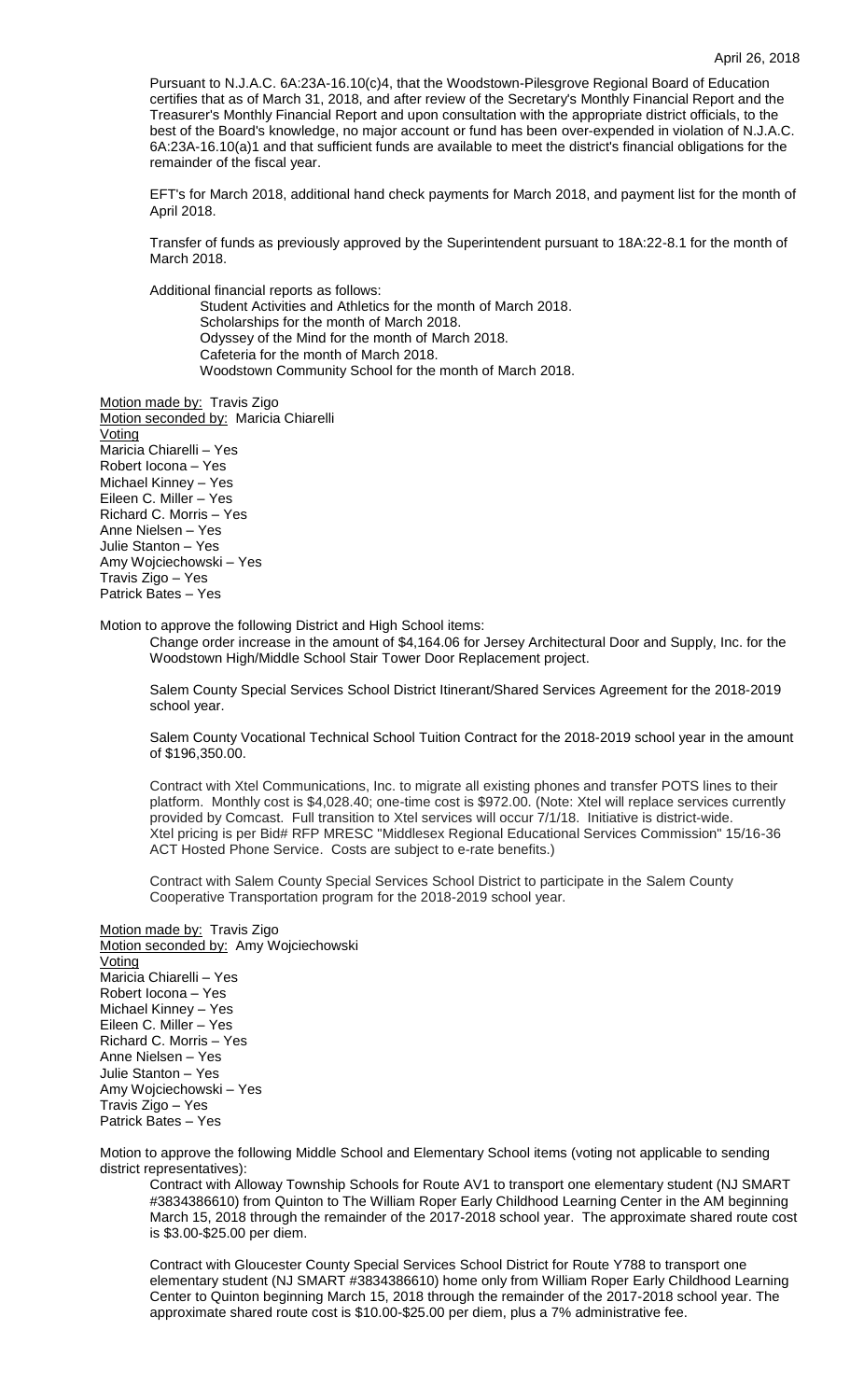Accept grant funds to the Woodstown Middle School in the amount of \$1,000.00 for Bowling to Schools Grant Program - "The Kids Bowl Free Summer Bowling Program". (Note: Wood Lanes Bowling Center applied for the grant on our behalf.) (attachment)

Joint transportation agreement with Alloway Township Board of Education for route HS2 to transport one middle school student (NJ SMART# 6062645622) to and from Alloway to Woodstown Middle School beginning April 7, 2018 for the remainder of the 2017-2018 school year at \$25.00 per diem for 42 days at a total cost of \$1,050.00.

Motion made by: Travis Zigo Motion seconded by: Maricia Chiarelli Voting Maricia Chiarelli – Yes Robert Iocona – Yes Eileen C. Miller – Yes Anne Nielsen – Yes Julie Stanton – Yes Amy Wojciechowski – Yes Travis Zigo – Yes Patrick Bates – Yes

## OLD BUSINESS ITEMS – None.

NEW BUSINESS ITEMS – Mr. Bates discussed with the Board the option of moving from a committee structure to a board of the whole. The Board decided to test the board of the whole structure commencing in May 2018. The work session is scheduled for Thursday, May 17, 2018 at 7:00 p.m. at the district office.

# AUDIENCE PARTICIPATION – Non-agenda Items. – None.

# REPORTS

- President -- Mr. Pat Bates commented on the following:
	- Appreciates the comments from the public on the shelter in place and did not have any fears that the situation was not being handled properly.
		- Complimented Mrs. Grossman in the planning of the diversity summit.
		- Congratulated Mr. Senor on his appointment to the position of High School Principal.
		- Congratulated Mrs. Grossman and Mrs. Chin on their efforts in getting the budget passed.

Assistant Superintendent of School Business -- Mrs. Rose Wang Chin reported on the following:

- Positive interest in the optional medical plan enhancement for staff.
- RFP process underway for property and casualty insurance and legal services which will be presented next month.

### SENDING DISTRICT REPORTS

Alloway Township -- Mr. Richard Morris indicated that their budget passed and is also glad the quad-district meeting has been reestablished.

Upper Pittsgrove Township -- Mr. Michael Kinney had nothing to report.

SCHOOL AGE CHILD CARE (SACC) REPORT – Mr. Robert Iocona reported that the program has new leadership.

DELEGATE REPORT – Mrs. Eileen Miller reported on the upcoming NJSBA training opportunities. For more information, visit NJSBA.org.

AG SCIENCE ADVISORY BOARD REPORT – Dr. Julie Stanton reported on the following:

- The Woodstown FFA Agricultural Technology and Mechanics Team traveled to Rutgers University to compete in the New Jersey State FFA competition where they were victorious with their first place team win securing their spot at the National level competition in October held in Indianapolis, Indiana.
- Ag tour will be held June 23rd.

# REPORTS FROM COMMUNITY ORGANIZATIONS COMMITTEE LIAISONS

- Maricia Chiarelli W-P School Foundation, reported on the following:
	- Run for Education

Amy Wojciechowski – C.A.R.E, had nothing to report.

Robert Iocona – Woodstown Borough, reported on the following:

- Housing development slated for 57 homes
- Flashing crosswalk sign to be installed for Mary Shoemaker School.

### Anne Nielsen – Pilesgrove Township, reported on the following:

- Shared services
- They would like to see an increase in the district's efforts to communicate with the community.
- Increase internet access to further student education.

Pat Bates – PTO, had nothing to report.